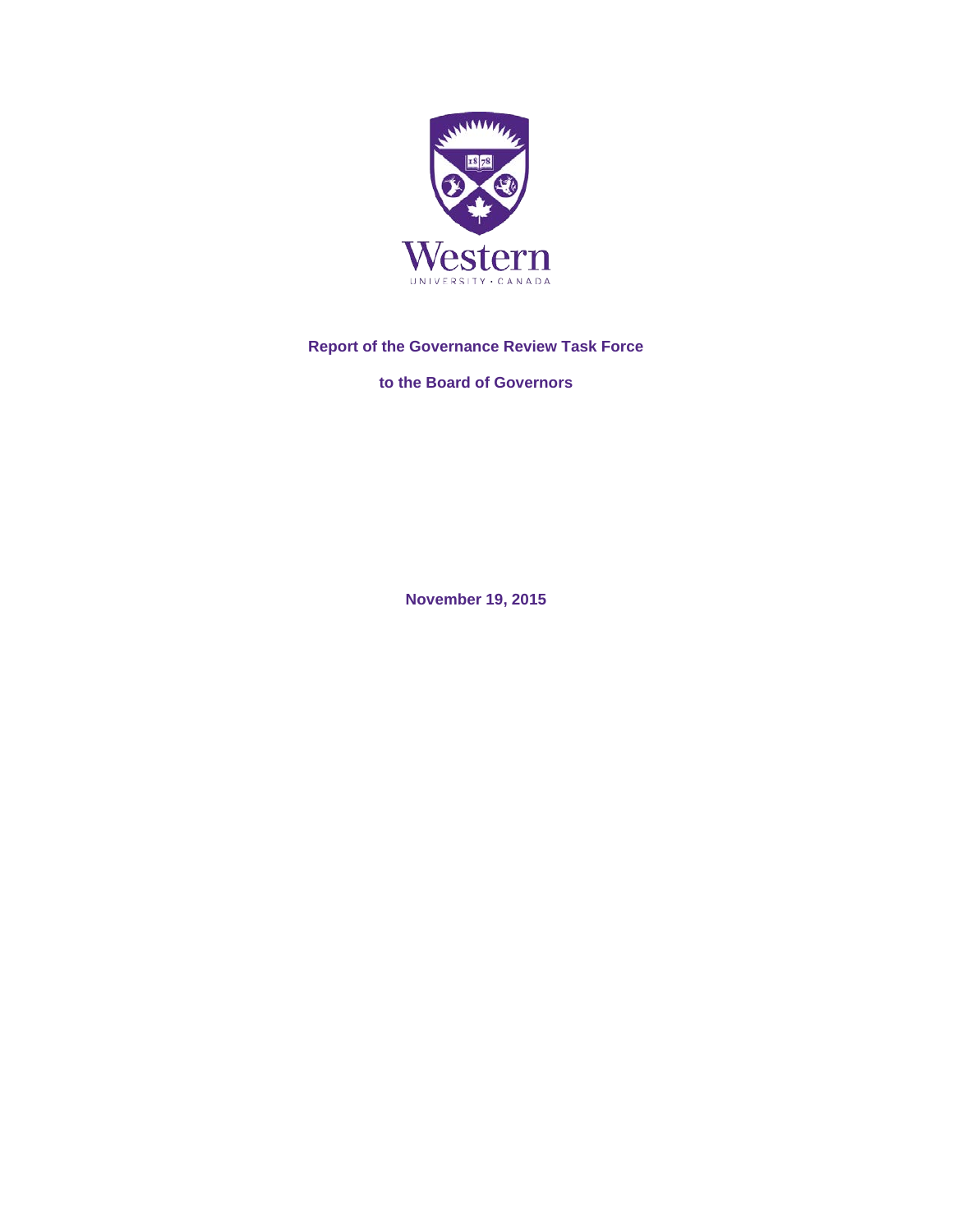### **Report of the Governance Review Task Force November 19, 2015**

### **I. PREAMBLE**

This has been a very difficult year for Western. The issue of the President's compensation and the move for votes of non-confidence at the university's Senate in the spring deeply affected the community, including the members of the Board of Governors. As is so often the case when organizations face significant challenges, there is an opportunity to review governance policies and procedures and make them better. Over the course of this review, in addition to hearing criticisms and concerns, the Task Force heard a common refrain that we all need to work to make the university stronger. The Board is made up of dedicated individuals who believe in Western and share that interest. The members are committed to working with the Western community to address the concerns that have been raised about how governance is carried out at this institution and to develop practices and processes that will allow the Board and the many stakeholder groups that make up the university, to communicate with and understand each other better.

This report is only a first step. It outlines the concerns that were presented to the Task Force by members of the community and by members of the Board, and provides recommendations for moving forward. Some of those recommendations can be implemented relatively quickly; others will take time and effort. However, it is critical to persevere and to keep the conversation going.

The Task Force also recognizes that Senate is conducting its own review of governance. The Board looks forward to receiving their report and finding opportunities to work with Senate to improve governance at Western.

## **II**. **CONTEXT**

In carrying out this review, the Governance Review Task Force kept three principles as priorities:

- Commitment to open communication and transparency to the benefit of the university community;
- Commitment to bicameralism, shared governance, and the complementary partnerships those terms embody;
- Commitment to our fiduciary responsibilities as Board members.

The University of Western Ontario Act (the Act) establishes the Board and Senate, describes their membership and outlines the responsibilities of each. The Board's responsibilities are summed up in the Act as follows:

Except in such matters as are assigned by this Act to the Senate or other body, the government, conduct, management and control of the University and of its property and affairs are vested in the Board, and the Board may do such things as it considers to be for the good of the University and consistent with the public interest.

Senate's mandate under the Act includes such matters as academic programs, examinations, admission requirements, and requirements for degrees. In short, the Act describes a classic bicameral governing structure that can be found in many Canadian universities, combining an academic senate, largely composed of faculty and students, and a governing board, with a majority of its members from outside the academy. It is an eminently sensible structure that ensures that academic decisions are made by those with the most expertise in those matters, and that financial and capital decisions are made by individuals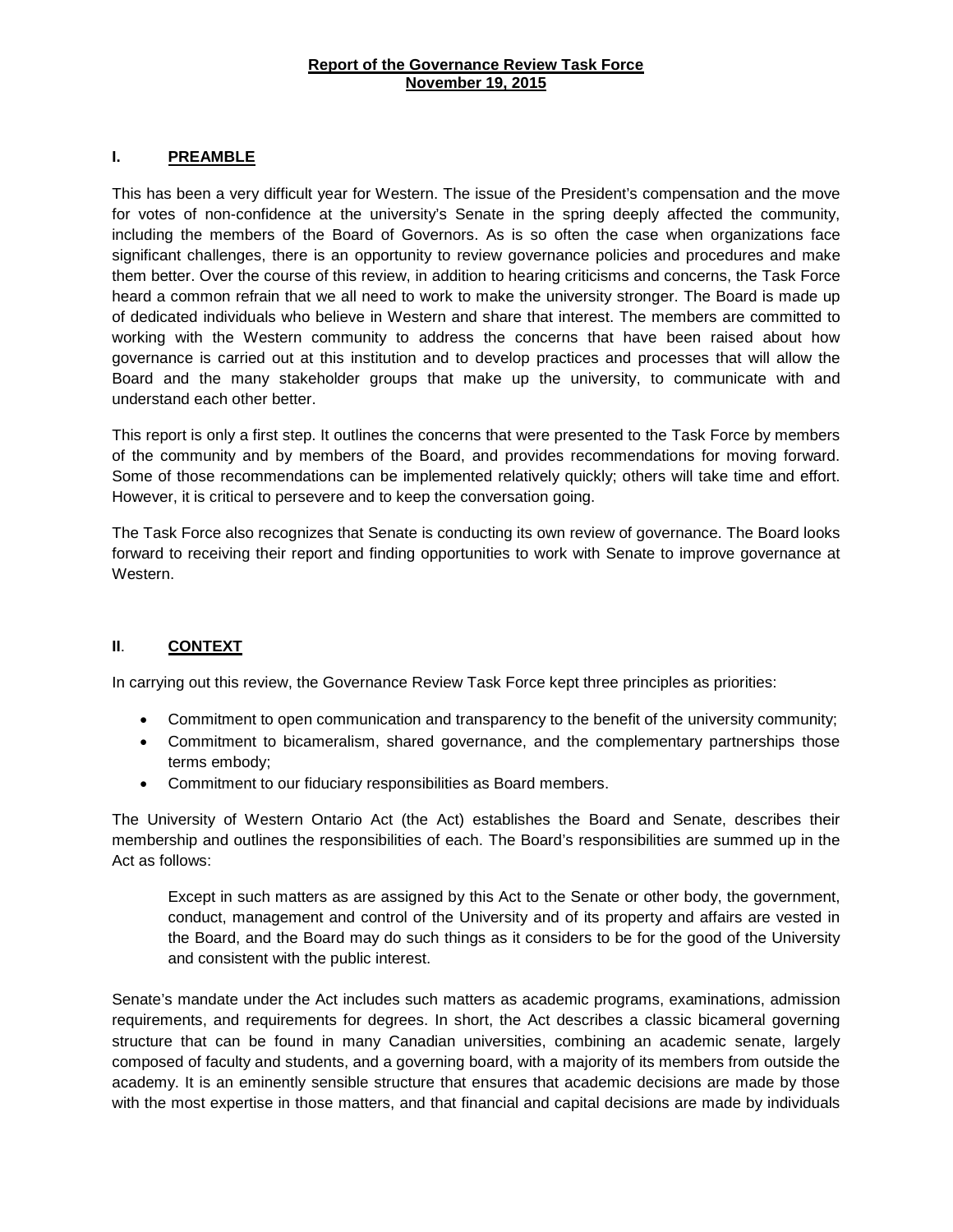with expertise in those areas. However, the Board is given special responsibility to ensure that decisions are made in both the university's and the public interest – again, appropriately so, because the university is a public institution.

There are areas where the Act, or the university's governance processes, brings Senate and Board together to make decisions. Those include matters such as major academic structural changes and strategic planning. Perhaps the most significant of these shared responsibilities is the selection of the president and other senior administrators. The Act requires that the Presidential Selection Committee be composed of members from both Board and Senate; the *Appointment Procedures for Senior Academic & Administrative Officers of the University*, which is a policy requiring support by both bodies, stipulates that members of selection committees for the vice-presidents include representation from both.

In addition to the Act, the Board is governed by the legal responsibilities it carries as a fiduciary. Fiduciary responsibility requires that each governor act independently, with due diligence and with good faith in the best interests of the institution he or she serves. This will be discussed in greater detail, below.

# **III. TERMS OF REFERENCE AND PROCESS**

The Governance Review Task Force was created by the Board in June 2015 in response to issues and concerns about governance that were triggered by decisions with respect to the President's compensation. The Task Force was one of two formal steps taken by the Board with respect to the matter – the other was the engagement of the Hon. Stephen Goudge to review the president's compensation and the Board's contract approval process. Mr. Goudge's work was independent of the work of the Task Force. He delivered his report at the end of September and the Board has publicly declared its intention to implement the recommendations in that report.

The remit given to the Task Force was to look at the full range of governance polices, practices and processes, as well as the relationship of the Board to Senate, the university community, and the wider community external to the university, and to report by the November meeting of the Board. The terms of reference of the Task Force and the list of Board members elected to it are attached in Appendix A.

The Task Force issued invitations for input to a large number of stakeholder groups both within the university and without, and to members of the Senate, and all faculty and staff of the university. Over the course of the last few months, the Chair and Vice-Chair of the Task Force along with, at some meetings, the Vice-Chair of the Board, met with the representatives of the University Students' Council (USC), the Society of Graduate Students (SOGS), the Postdoctoral Association of Western (PAW), the University of Western Ontario Staff Association (UWOSA), the University of Western Ontario Faculty Association (UWOFA/UWOFA-LA), the Alumni Association, the Professional Managerial Association (PMA), the President and Vice-Presidents of the university and others from the senior administrative group, the chairs of departments in the Faculty of Science, and other members of the Western community. Written and oral input was also received from individual members of the Board of Governors. A full list of those invited to provide input can be found in Appendix B. The Task Force very much appreciates the time and effort involved for all of those who provided their thoughts and advice.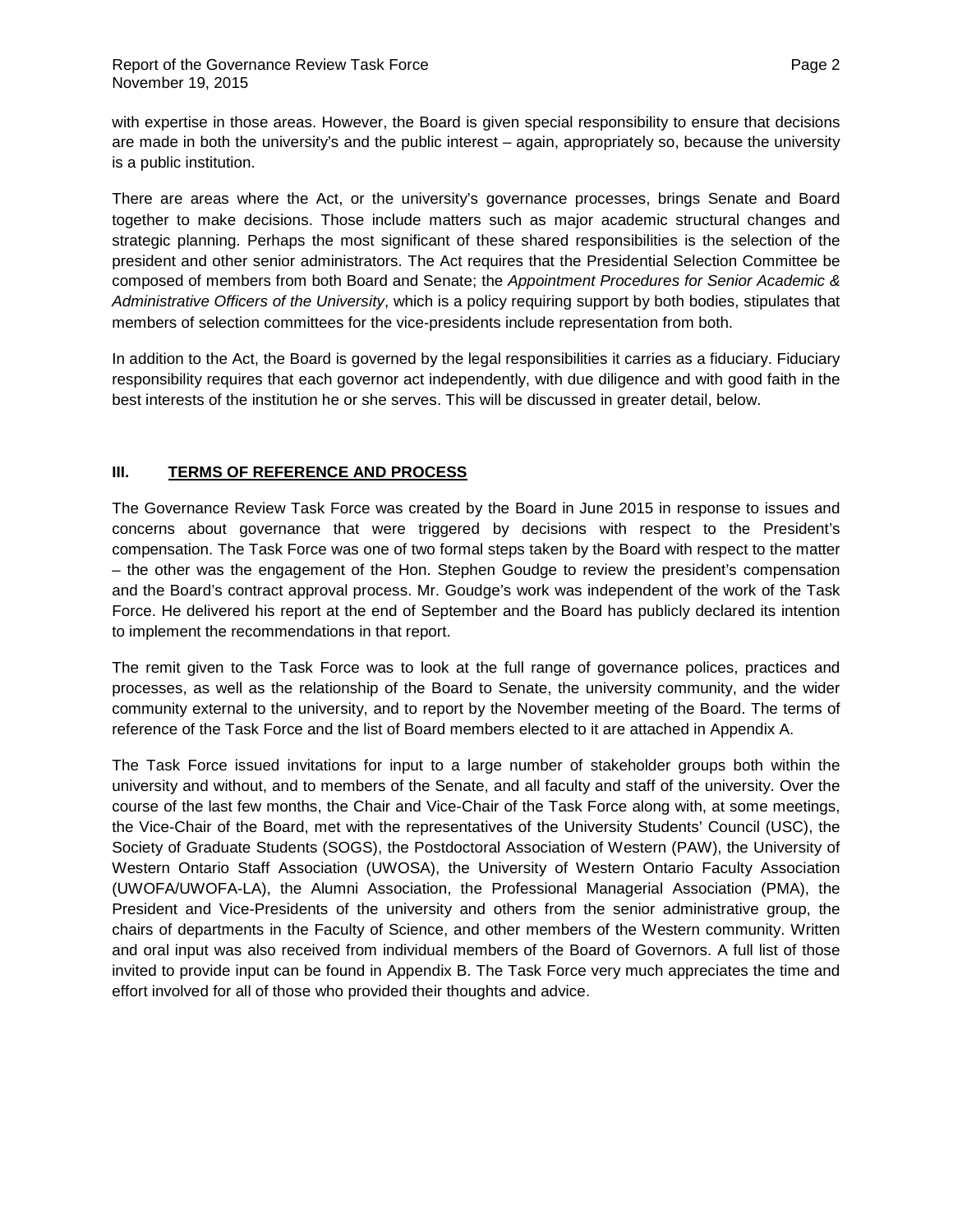The Task Force's mandate covered three broad areas:

- Relationships and Communications with the Community
- Structure of the Board/Delegation of Authority
- Role of the Board and Board Members

In each case, a series of questions was formulated to begin the conversation.

# **IV. RELATIONSHIPS AND COMMUNICATIONS WITH THE COMMUNITY**

## **A. The Board's relationship with Senate**

The Act sets out the membership and responsibilities of Senate and the Board. It gives each body complementary responsibilities, and those different mandates are reflected in the way each is structured. However, the Act also makes clear that Senate and the Board share responsibility for the governance of the university. It provides for each body to appoint representatives to the other, makes the President both the Chair of Senate and a full voting member of the Board, stipulates that certain matters must be approved by both bodies, provides the ability for the Senate to give advice to the Board on any matter it sees fit, and gives reciprocal ability to the Board.

In addition to the measures provided by the Act, through policy and practice, the Board and Senate have established mechanisms to foster interaction. For example: two members of the Board serve on the Senate Committee on University Planning (SCUP) and the Chair of SCUP sits on the Board's Property & Finance Committee; significant documents such as strategic plans and campus master plans must be approved by both bodies as must certain classes of policy; and the Board defers consideration of the budget until it receives the advice of Senate.

So, there are tools in place that recognize the shared responsibilities of bicameral governance. The question is whether those tools are being used effectively. The conclusion of the Task Force, from all the information and views that have been provided and from what the community experienced this past year, is that they clearly are not:

- Each body does its part in carrying out responsibilities in areas where mandates overlap, but that is largely done separately;
- There is a report from Senate at each Board meeting but most items are on the consent agenda (out of a desire of the Board not to intrude on what are, fundamentally, academic decisions);
- There is no opportunity for Senate to receive a report from the Board on what the Board is doing;
- There are no opportunities for members of Senate and Board to meet, either formally or informally.

All of this leads to a significant gap in knowledge between the two bodies about what they do, how they function, and what they see as priorities going forward.

## **B. The Board's relationship with the wider university community**

One of the most common observations the Task Force heard was that the Board appears disconnected and insulated from the university community and makes its decisions without fully understanding what is happening across the campus.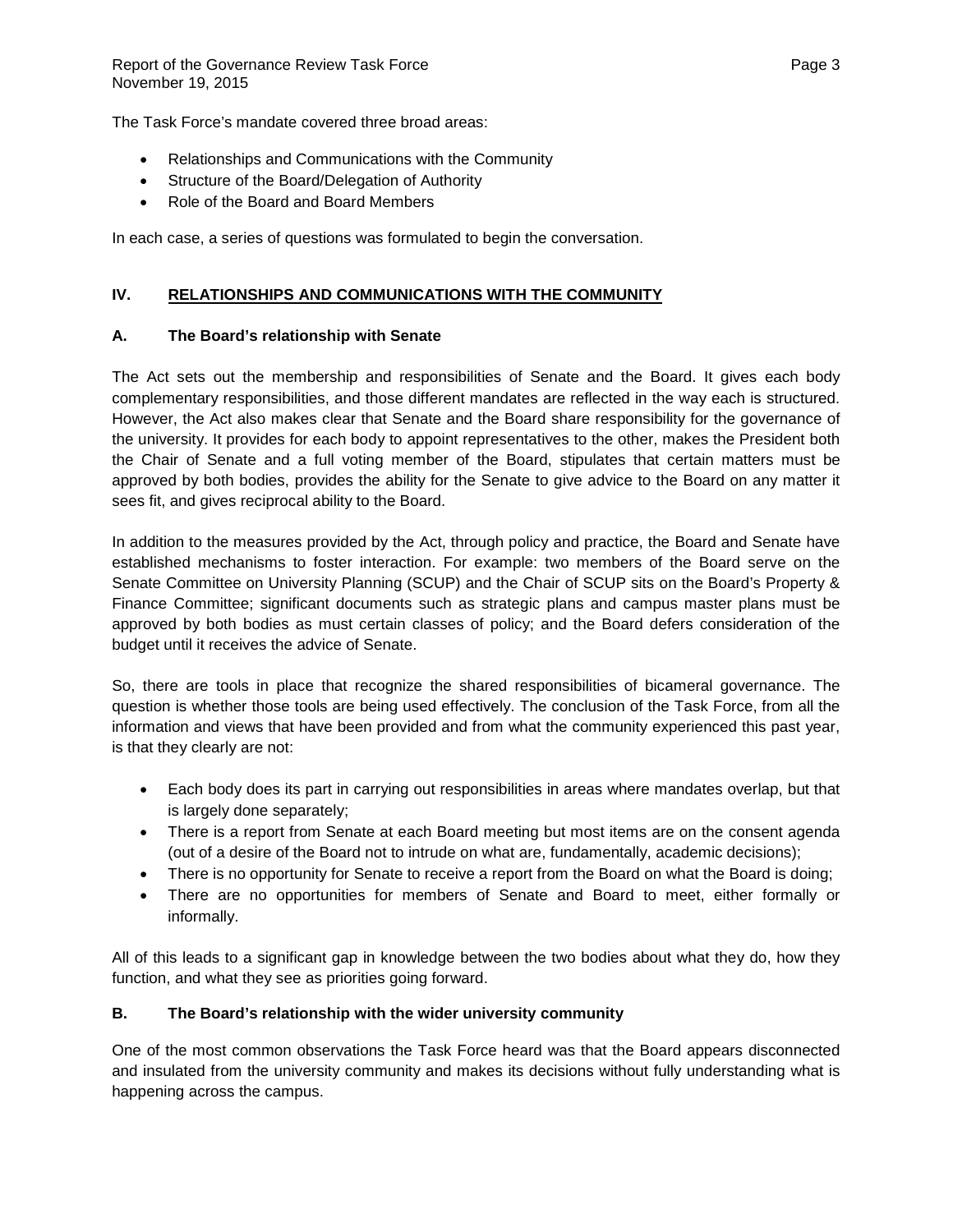One solution presented in meetings with leaders of several stakeholder groups was to have an official voice at the Board table through voting seats for those organizations. This proposal comes up against a fundamental governance principle, iterated above, of the requirement for governors to be independent. It would be contrary to this fiduciary responsibility to have "representatives" of particular constituencies voting at the direction of their organizations. Regardless of how someone gets to the Board table, or who put them there, once a person becomes a Board member, his or her loyalty must lie with the best, longterm interests of the university. The situation would be especially problematic if the appointee were an executive member of the constituent organization. As noted in Daniel Bourgeois' *The Law of Charitable and Not-for-Profit Organizations,* an executive member of a group could "potentially [be] in breach of a fiduciary duty to one or the other organization, in particular if those two or more organizations have relationship between or among each other."<sup>[1](#page-4-0)</sup> The Act determines the membership of the Board and provides for members to be elected from faculty, staff and student constituencies and those internal members of the Board bring the views and concerns of their constituents to the table. There are nine such members, comprising one-third of the Board's voting members. The Task Force fully recognizes the importance of the Board hearing and understanding the range of concerns among all stakeholder groups and the Board needs to find additional ways of doing that; it is part of the Board's fiduciary responsibility to act with due diligence.

The Board also needs to establish better ways of letting the campus community know what it is doing and how it operates, and there need to be means by which Board decisions can be regularly communicated back to stakeholders.

Finally, members of the Board have a responsibility to learn more about what is happening in different divisions of the university, to better understand the work that is being done on a daily basis and how the Board's decisions both arise out of that work and have impact on it. There is a challenge here in that the Board as a collective meets only five times per year, and not all members are local to London. However, there are steps that can be taken.

## **C. The Board's relationship with the external community**

The Board has had different mechanisms in place over the years to allow members of the community external to the campus to bring forward issues and concerns. They have not been well used. As with knowing about the concerns of those within the university, it is part of the due diligence of Board members to be informed about the relationship between the university and the community within which it resides. The Mayor of the City of London and the Warden of Middlesex County are ex officio members of the Board and can bring some of that perspective to the table. Similarly, the four members of the Board appointed by the Alumni Association bring the views of a critical subset of the external community. Alumni straddle both the internal and external groups. They provide the Board access to what is happening and what is being talked about outside the university gates, and are also among the university's strongest supporters. This is true whether one looks to the members of the Alumni Board of Directors, the International Advisory Board, or international alumni chapters which support the university's initiatives around the world.

However, the ability of other voices to be heard is also important. There are key institutions within London with which the university is a partner on many levels. As noted in the university's strategic plan, *Achieving Excellence on the World Stage*, "Western cherishes its longstanding ties to its home in London, and we are highly cognizant of the importance of relationships with key local stakeholders and institutional

<span id="page-4-0"></span> $1$  Donald J. Bourgeois, The Law of Charitable and Not-for-Profit Organizations Fourth Edition (Markham: LexisNexis Canada, 2012) 120.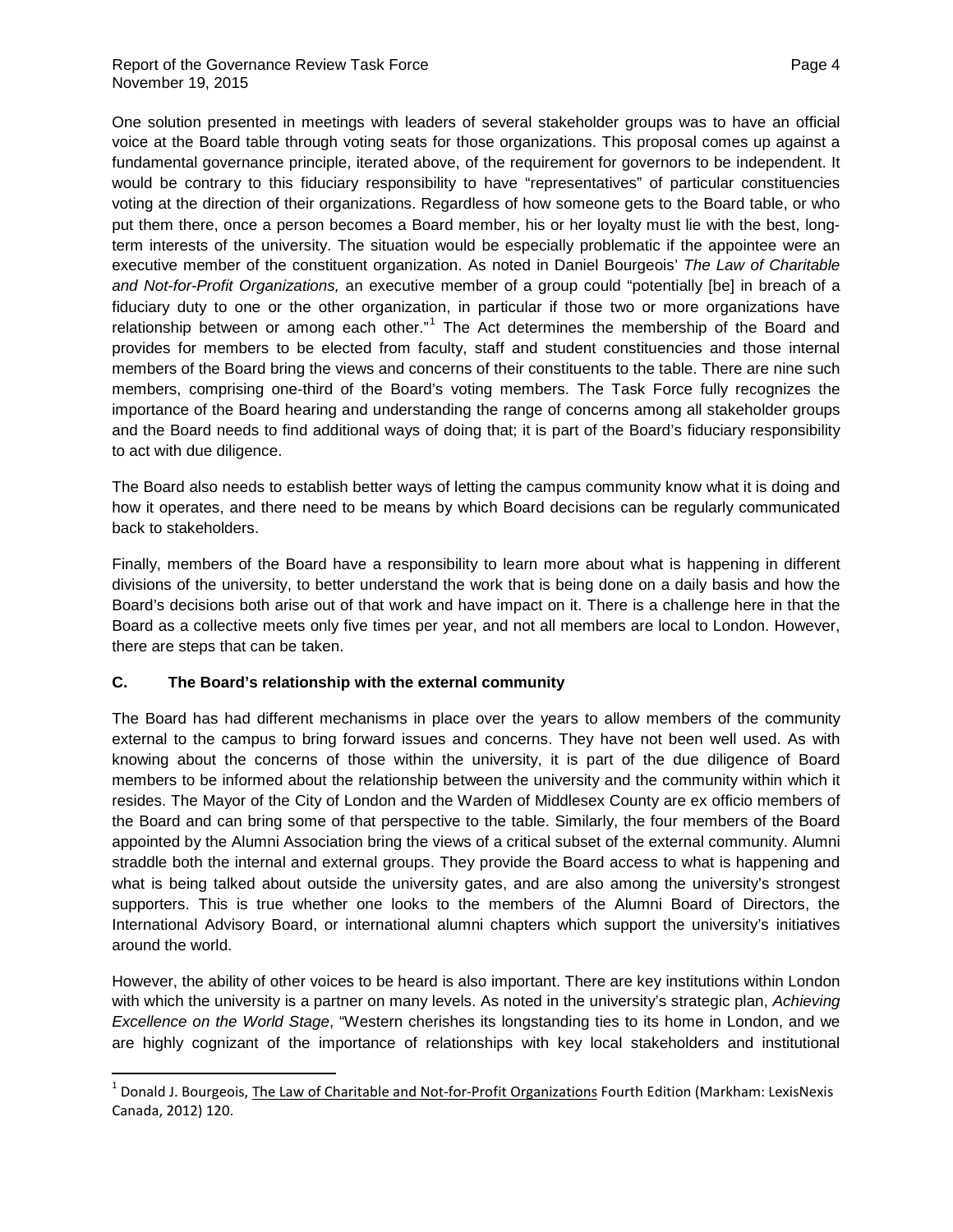partners." The views of our partners, including community members in the neighbourhoods surrounding the university, donors, and business people should be welcomed and sought as appropriate.

### **D. Recommendations**

- 1. Request a place on the Senate agenda for regular Board reports similar to the reports from the Academic Colleague regarding matters discussed at the Council of Ontario Universities. This would provide an opportunity for dialogue and input on some of the issues before the Board and an opportunity to advance communications between the two bodies. The report could be given by one of the two Board representatives on Senate.
- 2. Request a series of regular meetings, perhaps semi-annually, between the Senior Operations Committee of the Board (which consists of the chairs of the Board's standing committees and the chair and vice-chair of the Board) and the chairs of Senate's standing committees.
- 3. Propose to Senate the development of a joint orientation and education program focused on the roles and processes of the Board and the Senate, so that members of both bodies can have a better understanding of the work and role of both the Board and Senate.
- 4. Establish a schedule of meetings between Board members and leaders of stakeholder groups; meetings might be formal or informal in nature but the goal should be to provide opportunities for unfiltered discussion between members of the Board and stakeholder groups.
- 5. Improve electronic communication measures to allow the Board and individual Board members to inform the campus community and others about Board discussions and decisions.
- 6. Develop an annual plan for Board education that might include such options as space on Board agendas for information presentations, and opportunities for visits to different divisions/areas of campus.
- 7. Create an annual "Report of the Board" to the community outlining key strategic issues assessed by the Board and its activities in support of those issues.
- 8. Consider ways to build stronger relationships, continue to increase engagement in the broader London community, and work with our external partners to develop appropriate communication and consultation mechanisms.
- 9. Allocate time in meetings to reviewing the university's relationship with and place in the community.

## **V. STRUCTURE OF THE BOARD**

## **A. Fiduciary Duties**

Fiduciary responsibility is a legal responsibility, commonly described as comprising three "duties": duty of care, duty of loyalty and duty of obedience. Duty of care means that members carry out their responsibilities in good faith and with diligence, care and skill, all in the best interests of Western. Duty of loyalty means that each individual Board member must be independent of any outside influence, including the body or group that appointed or elected the member to the Board, and make decisions solely on the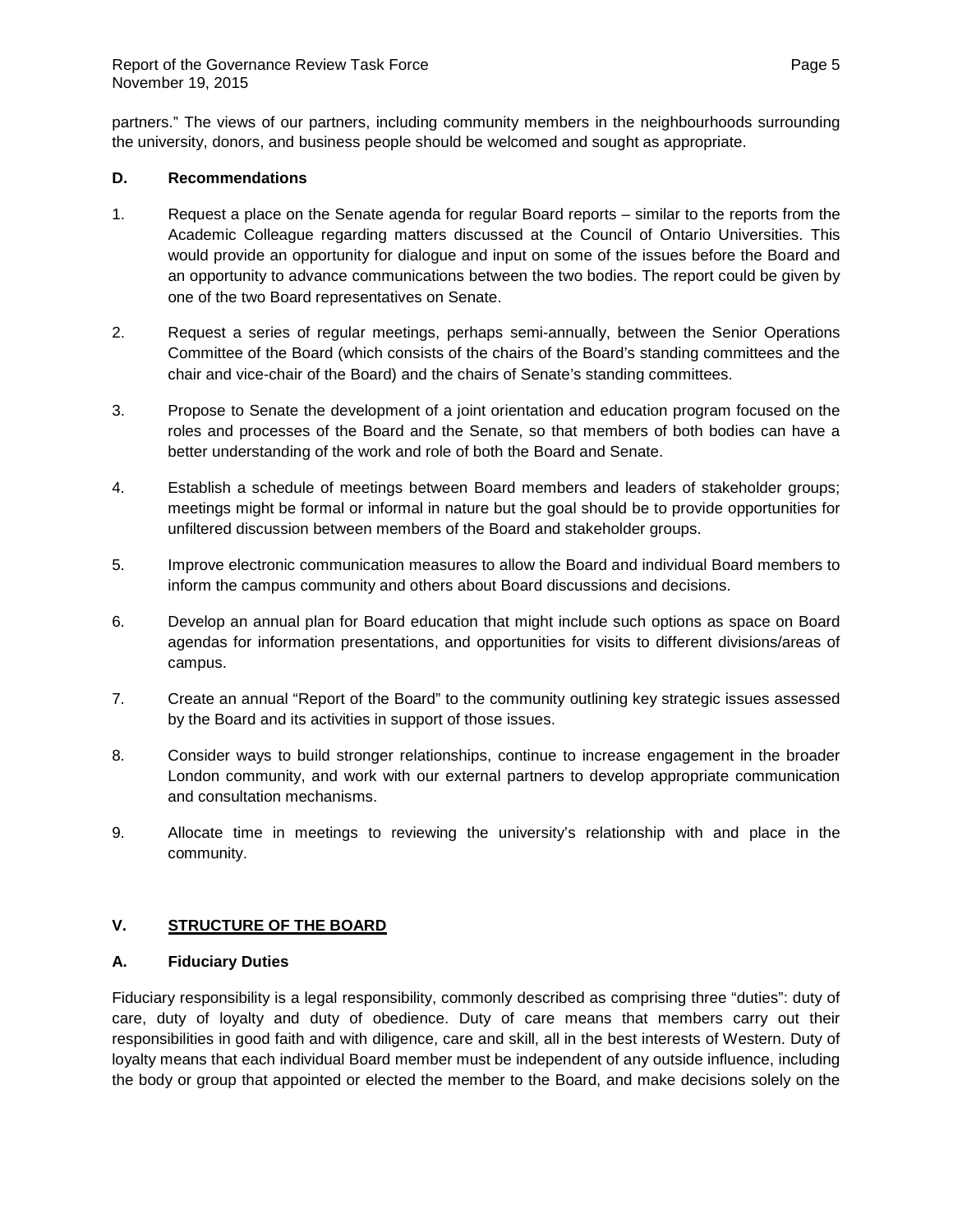basis of his or her good judgment. Finally, duty of obedience speaks to the need to ensure that the institution is operating in accordance with its purposes and that it is compliant with the law.

The Board needs to structure itself to ensure that these three duties are consistently met. This has implications for the role and conduct of individual Board members, which are discussed later in this report. It also has implications for the types of committees that are struck, the mandates they are given, and the authority that is delegated to them, and for the ways in which the Board reaches decisions. Open, transparent decision-making processes are necessary to build trust in the efficacy and integrity of the Board.

# **B. Strategic Decision Making/Effective Decision Making**

There are key areas of strategic focus for any board, regardless of the type of institution it governs:

- Strategic plans
- Selection of the president and appointment of senior management, and matters of compensation
- Fiscal integrity
- Risk management

All are necessary for the long-term sustainability of the institution and are tied to the Board's fiduciary role. They are inter-related and not dealt with in isolation. However, of the four, strategic planning is the driving force. Strategic plans state where an institution wants to go and what kind of institution it wants to be. However, such plans will only be successful if there is effective leadership, sufficient resources, and prudent management of the risks that change and growth bring. It is important, therefore, that the Board focus its attention and its priorities on the implementation of Western's plan, approved by both Senate and Board. The strategic plan should be at the heart of every discussion, not just discussed when it is being developed or reviewed.

Every governor, regardless of constituency, and all committees of the Board have responsibility for each of these areas of focus. Take, for example, responsibility for risk management. This is clearly a matter of concern for the Audit Committee. It needs to ensure that there is an effective risk management framework in place for both operational and enterprise risks. But the Property & Finance Committee must ensure that appropriate policies and practices are in place to manage the risks inherent in investing and in capital projects; the Senior Operations Committee needs policies and processes to assess university leaders; the Fund Raising & Donor Relations Committee must ensure that funds are raised in an ethical way and that donors do not have influence on the essential academic enterprise.

The Board must design its processes to ensure that its oversight is strategically focused and not diffused through the work of the committees. Effective decision making means that the Board remains seized of critical, high level decisions, while delegating authority to committees with respect to implementation of those decisions when it is appropriate to do so.

Agenda development and design have an impact on how the Board conducts its discussions. Currently, items of business come to the Board through the committees in a piecemeal way. The information provided and the focus of discussion is usually on financial or technical details which have already been thoroughly vetted by the committees, rather than on the questions of the strategic fit or the long-term impact. Not only does this focus on financial and technical details take time that could be used for more strategic discussion, it keeps members without professional expertise in those areas out of the conversation.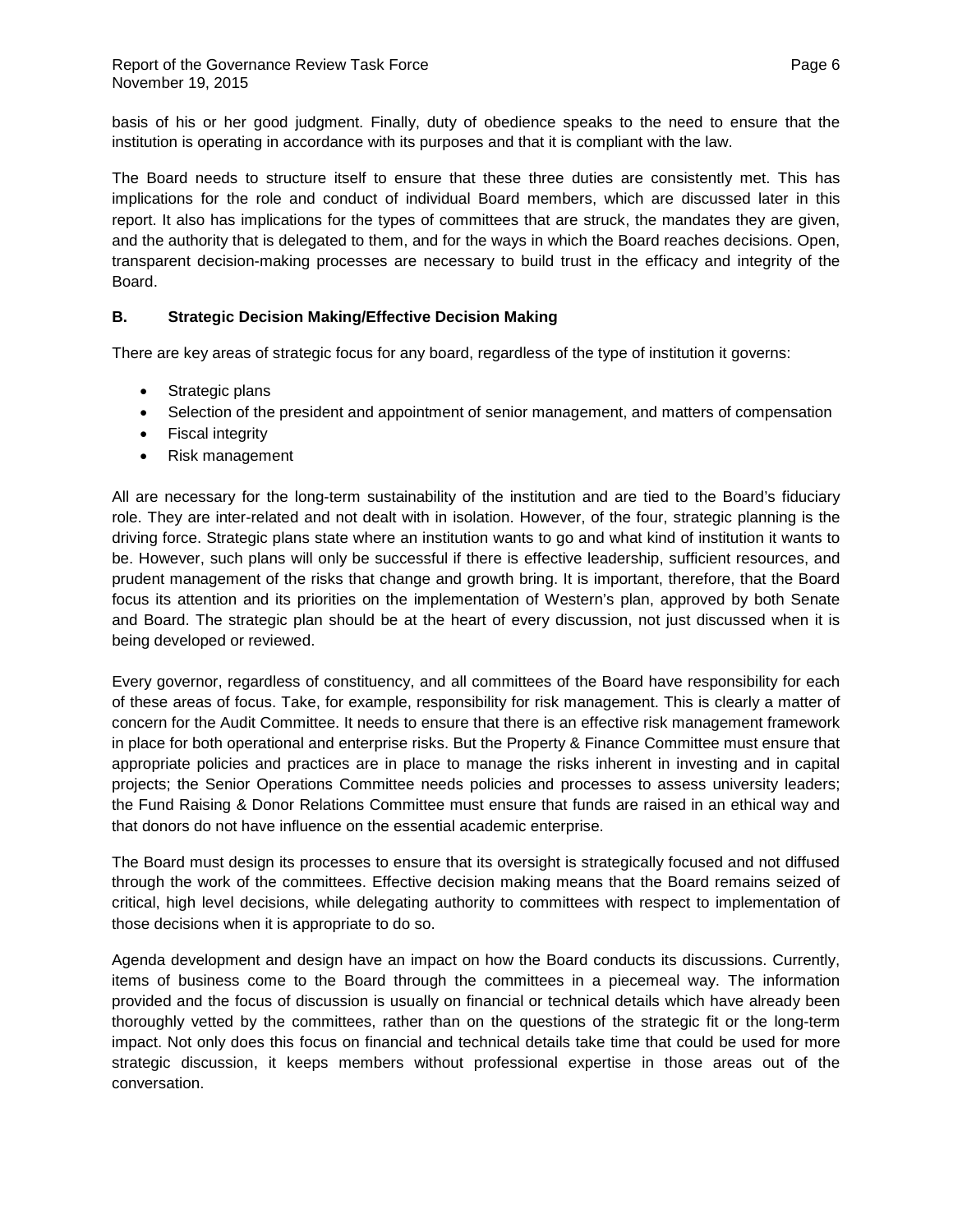The timing of when issues are brought to the Board also has impact on effective decision-making. Most often, matters come before the Board and its committees late in the university decision-making process when there may not be opportunity to provide meaningful input or make any significant change to a proposal from the senior administration. Earlier input from Board members in decision making could encourage the development of a range of perspectives, enhance the deliberative process, and spur consideration of a broader array of possible proposals and solutions.

The current format of transaction-based agendas combined with the use of a consent agenda can lead to a perception that the "real" work of the Board is being carried out in closed session. The consent agenda process was adopted by the Board many years ago to allow the Board to use its meeting time more effectively. Items on the consent agenda are those that, traditionally, have not elicited or required significant discussion but, nonetheless, must be approved or received by the Board. Any member of the Board may ask to have an item removed from the consent agenda for questions or discussion. Many of the agenda items dealt with in the open session fall within this framework. However, their placement on the consent agenda without sufficient context means that their import is not always understood or expressed. So, for example, while the Board receives a report from Senate at each meeting, for the most part, the items in that report are dealt with on the consent agenda. This is because these are academic decisions that come to the Board only because they must as a matter of policy and it would be very rare for the Board to question those decisions or substitute its judgment for Senate's. However, because they are on the consent agenda, discussion with respect to the strategic importance of Senate's decisions is also rare.

The Act provides in section 31 that meetings of the Board are open except where "confidential matters of the University are being considered" or where "matters of a personal nature concerning an individual may be disclosed." In its Bylaws in paragraph E.9, the Board has defined confidential business to mean "matters concerning personnel, finance, acquisition or disposal of property, and other confidential matters of the University, the disclosure of which might be prejudicial to an individual or to the best interests of the University." In keeping with a commitment to openness and transparency, care must be taken to ensure that matters are dealt with in closed session only when necessary and that confidentiality restrictions are lifted when possible.

During the Task Force consultation process, it was suggested that members of the Board should have opportunities to meet without any administration present, including the President, notwithstanding that the President is a member of the Board. This is a common practice in corporate governance; there is a range of practices across the Canadian university landscape. The Task Force believes this is a proposal that warrants further review.

The role of the Senior Operations Committee has come under particular scrutiny over the past year. Its work is not well understood, nor well communicated. The name itself is viewed as problematic in that it does not provide a clear picture of the role of the committee (as compared to "Bylaws Committee" or "Audit Committee," for example). The committee consists of the chair and vice-chair of the Board, and the chairs of the standing committees of the Board, and serves a range of functions:

- It is the Board's compensation committee. This includes delegated authority for contracts and compensation for the university's senior administration, and members of the Board holding faculty seats. The report provided by the Hon. Stephen Goudge speaks directly to the Board's and the committee's roles with respect to presidential compensation in particular. As well, the committee deals with matters related to labour negotiations with campus bargaining units.
- As part of its mandate with respect to compensation for senior administrators it has responsibility for the performance review processes for the presidents and the vice-presidents.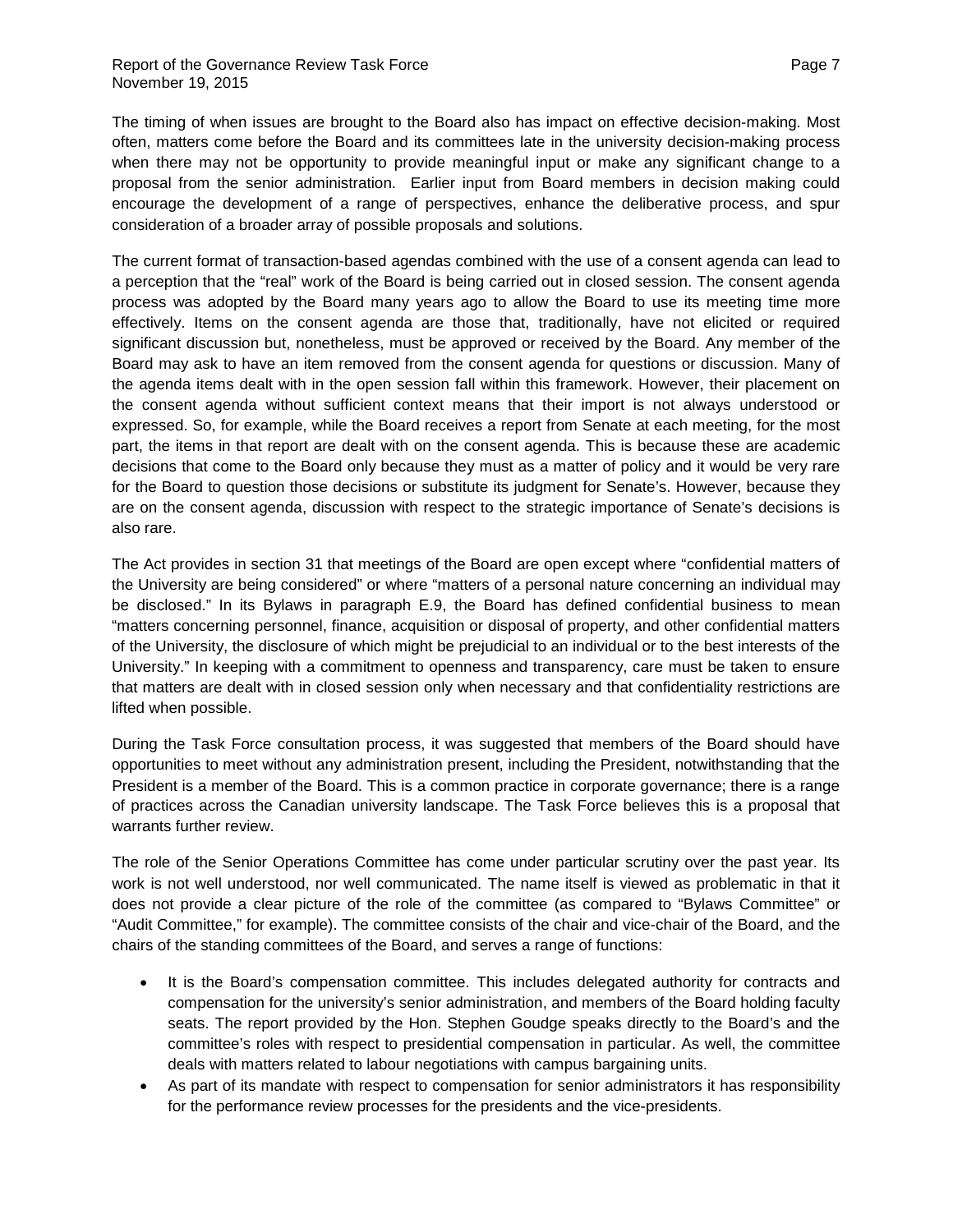- It is responsible for human resource policy matters. All new and amended human resource policies are reviewed by the committee before being recommended to the Board for approval.
- It is the Board's nominating committee. The committee keeps a running list of individuals who might be potential members of the Board and tracks skills needed at any given time.
- It has responsibility for reputational issues, especially as they relate to the external community. When the Campus and Community Affairs Committee was disbanded in 2007, a process was established whereby concerns could be raised through the Senior Operations Committee and the Chair of the Board. As with Campus and Community Affairs Committee processes, this process has gone largely unused.
- It provides guidance and support to the President on a wide range of matters as they are developing.

Given that the committee's membership is drawn solely from the external constituencies of the Board and that the nature of its mandate requires a high level of confidentiality, it can be, and has been seen as, an "inner circle". It must do a better job of informing the full Board about the issues it is dealing with and the bases for the decisions it is making. The proposed changes to the process for Board agendas and committee reports at the Board will help with this. However, in reviewing its mandate, the committee should also consider what other processes might be put in place to allow greater transparency about its decisions. This would include bringing forward to the Board for consideration and approval, processes around executive compensation in response to the Goudge Report.

## **D. Board Membership**

Western's Board, like most other university boards in the province, is a constituency Board, with representatives appointed or elected from the student population, faculty, administration, local, regional and provincial government, alumni, and the Board itself. Thus, considerable diversity is built into the university's governance structure when viewed from a constituency perspective. This is important in terms of ensuring the right issues are coming forward to the Board.

In addition to this diversity by constituency, the Board strives to have a diversity of skill sets to help it carry out its complex functions and responsibilities. This complexity requires competency and experience in a number of key areas in order to give the Board depth and balance. The Senior Operations Committee has developed, and regularly reviews, a skills matrix which has helped inform discussions around external Board appointments. Gender and culture are also important aspects of diversity for Western's Board, and success in achieving such diversity has been variable. Finally, succession planning must be a central focus of any leader and Board. Traditionally, the Board has used its committee structure to help members gain experience in preparation for assuming progressively expanding responsibilities. For example, an individual who takes on the role of a committee chair also becomes a member of the Senior Operations Committee. This type of experience with and exposure to the business of Western has proved to be an important step in ultimately taking on the vice-chair and chair positions. However, the Board may also need to take into consideration leadership experiences acquired elsewhere so that members' talents and expertise are used to the utmost from the start.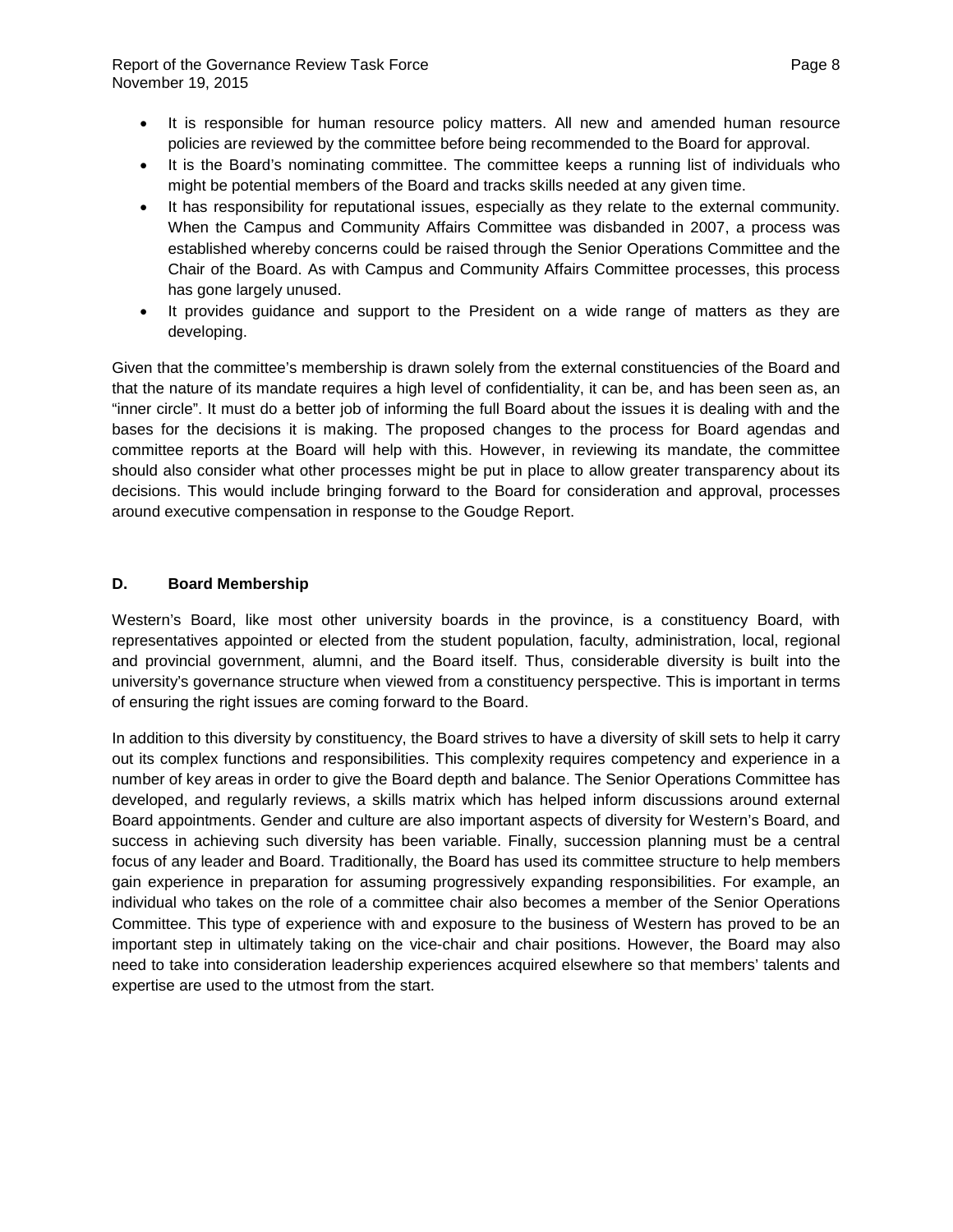### **E. Recommendations**

- 1. Each standing committee of the Board should review its terms of reference both with respect to mandate and membership. This should include consideration of whether there is the appropriate level of delegation from the Board to the committee and from the committee, through policy, to the administration. The review process, while conducted by each standing committee, should be overseen by the Bylaws Committee to ensure consistency and coordination among committees' terms of reference are maintained.
- 2. The Board and each of the committees should have an annual work plan focused on strategic priorities.
- 3. In order to provide time in meetings for strategic dialogue and in-depth discussion of issues, the Board agenda should be redesigned to move away from final transactional decisions as the driver. Committee chairs should report in a more coherent, holistic way, focusing on strategic issues and discussions, whether or not those issues have reached a point of decision. There are many agenda models that could be considered, including placing all motions on a consent agenda to be dealt with at the end of the meeting instead of the beginning, after the contextual committee presentations have taken place.
- 4. There should be a review of which items are dealt with in open session and which in closed session, with an emphasis on the Board and its meetings being as open and transparent as possible.
- 5. Consideration should be given to the possibility of the Board setting aside time to meet with no members of the administration present.
- 6. The list of standard reports that come forward throughout the year should be reviewed. Are they giving the Board and the committees the information they need for strategic, effective decision making? How are they related to the Board's fiduciary responsibilities? How are they related to the strategic directions of the university?
- 7. The timing of when issues are brought before the Board should be reviewed with the administration.
- 8. The Senior Operations Committee, as matter of practice, and in consultation with members of the Board, should maintain and update a comprehensive pool of potential members, with focus on closing any skills gaps and ensuring a breadth of diverse individuals and experiences are reflected in the pool.
- 9. The members' skills matrix should be updated annually and shared with members of the Board and appointing bodies.

## **VI. ROLE OF THE BOARD AND BOARD MEMBERS**

In 1997, the Board of Governors published two documents outlining the ["Role of the Board of Governors"](http://www.uwo.ca/univsec/board/role/index.html) and ["Responsibilities of a Board Member".](http://www.uwo.ca/univsec/board/board_members/index.html) As high-level guidance documents, the direction of each remains the same today as it was in 1997, even as the internal and external environment has changed.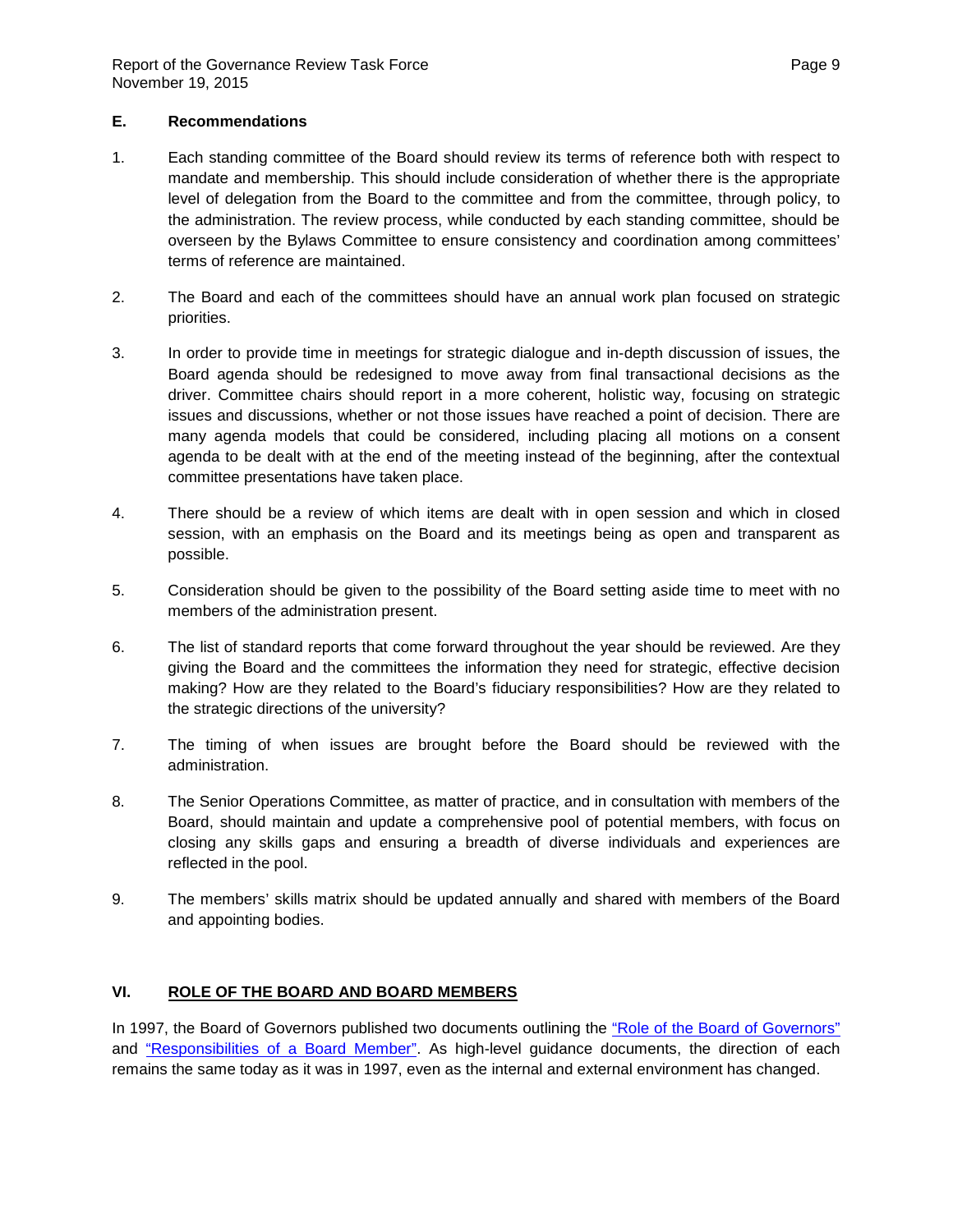Despite the continued relevance of the principles and responsibilities outlined in these documents, there is an opportunity for the Board to engage in a more regular assessment of these roles and responsibilities.

A number of the statements in the 1997 documents deal with matters discussed in the foregoing sections. For example, one of the roles of the Board is to "explain [the University, its mission, its strategic plan, and its culture] to the external community." This speaks to the need for better communication with the various communities discussed in Section IV, and is reflective of the responsibility of a Board member to "help enhance the public image of the University and the Board of Governors." Similarly, the idea of Board members being regularly informed of the affairs of the university beyond the routine responsibilities, is part of the call for better orientation and education around the activities and priorities of campus constituencies and university divisions.

Another role of the Board is "to assess board performance." In this instance, there is a considerable opportunity for the Board to establish a system of performance assessment in order to identify both successes and challenges facing the organization and how those successes can be leveraged and the challenges mitigated. Performance reporting should have a role in Board communications to the Western community so constituents can better understand how the Board measures its performance against strategic objectives.

A notable absence in the documentation outlining the responsibilities of a Board member is the lack of an outline of the responsibility of the Board chair or the chairs of various committees of the Board. Best practices at other institutions suggest that there is an opportunity for Western to better define these roles as a function of improved governance and transparency, consistent with the recommendations contained in Section V regarding the structure of the Board.

While an annual program of education will benefit all current members of the Board, it is important that the Board's orientation and on-boarding program sets the tone at the outset of a member's term. The current on-boarding process is highly individualized. It includes an information package from the Secretariat and personalized meetings with the Board Secretary. Members can "self-select" on areas of interest to receive a more comprehensive briefing on subjects such as budgeting. There is no requirement or formality to this process and there is room for improvement here.

The recommendations of the Association of Governing Boards of Universities and Colleges (of which Western is a member) on best practices for on-boarding suggest that a formal session is the preferred option. Mentorship or buddy systems for new members are encouraged. Structured meetings with all senior administrators are also useful. Even for incumbents, establishing a routine update on policies, roles, priorities and functions has the benefit of improving overall Board awareness, accountability, and performance.

To assist in meeting these objectives, assigning oversight to a committee with specific responsibility for governance matters is critical.

#### **Recommendations**

- 1. Develop a structured Board performance assessment plan, including an understanding of current skills and gaps within the membership.
- 2. Establish role statements for the chair of the Board and for the chairs of Board committees, and consider whether the 1997 statements on roles and responsibilities need to be refreshed.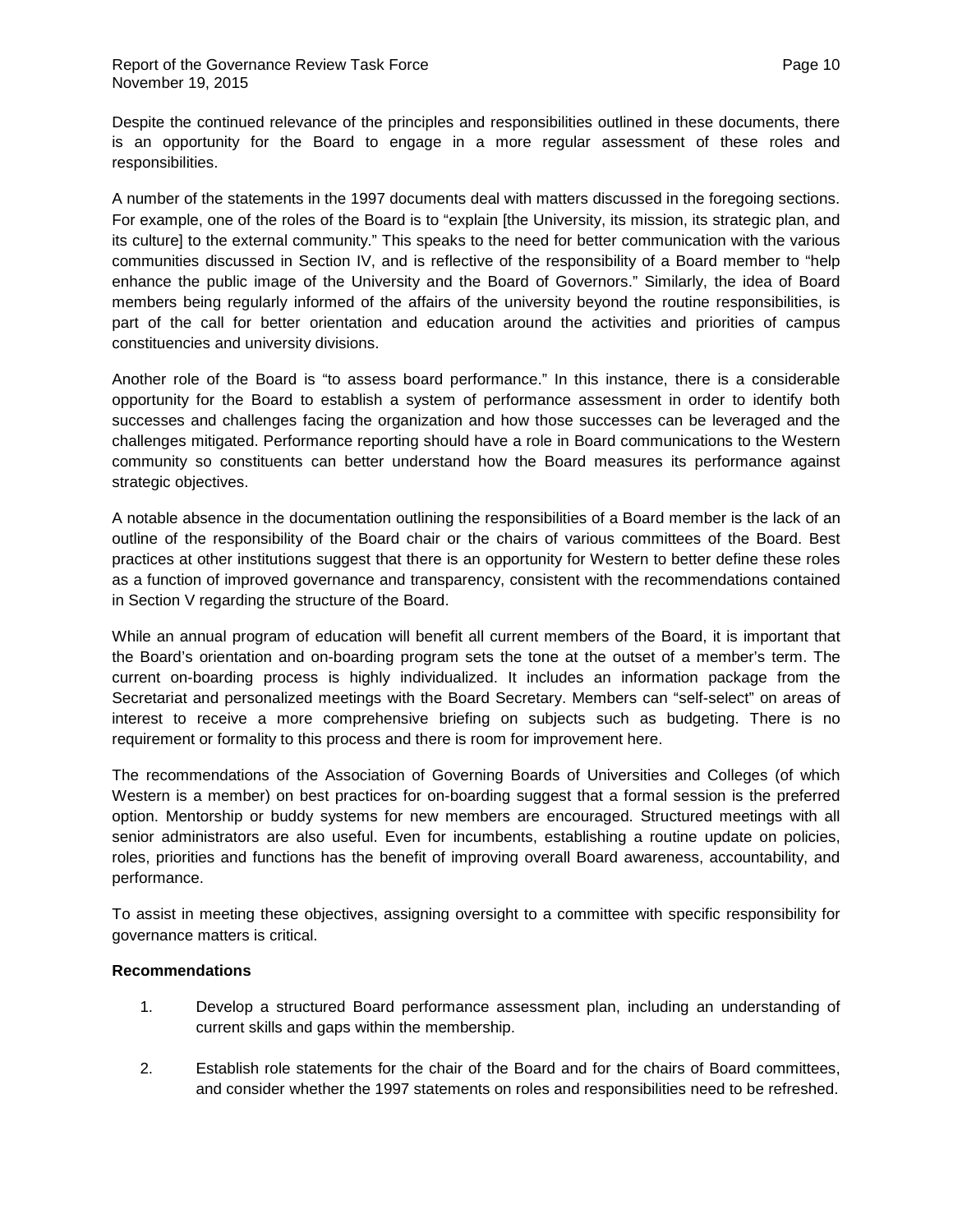Report of the Governance Review Task Force **Page 11** According to the Page 11 November 19, 2015

- 3. Develop a formal on-boarding orientation and annual education program for Board members designed to maintain and improve awareness and understanding of campus activities and constituent priorities and to provide regular policy refreshers on key compliance topics with respect to board policies.
- 4. Amend the mandate of the Bylaws Committee to encompass both its current responsibilities and the responsibilities of a governance committee (including, but not limited to, board orientation, ongoing education, ethical standards, and performance assessment).

## **VII IMPLEMENTATION AND NEXT STEPS**

As noted in the preamble, not all of the recommendations contained in this report can be implemented immediately. The Task Force recommends that the Bylaws Committee be charged with development and oversight of an implementation plan, including time lines, for the recommendations contained herein. The terms of reference of the Bylaws Committee give it responsibility for matters "affecting the proper functioning of the Board" and for the review of "By-laws, Special Resolutions, rules of order and operating procedures of the Board." This provides sufficient scope for the task. Further, its membership includes representation from all constituencies of the Board.

The meetings held, and the submissions received by the Task Force highlight a common goal that Western emerge from the events of the past year stronger, and well positioned for the future. To achieve excellence on the world stage, Western also needs to focus on excellent governance for our institution. It is the hope of the Task Force that the recommendations outlined in this report are steps in that direction. Achieving excellence is an ongoing process that does not and cannot, end with the publication of this report.

Again, the Task Force wishes to thank the dedicated members of the Western community for their time and effort in helping to move this governance review process forward.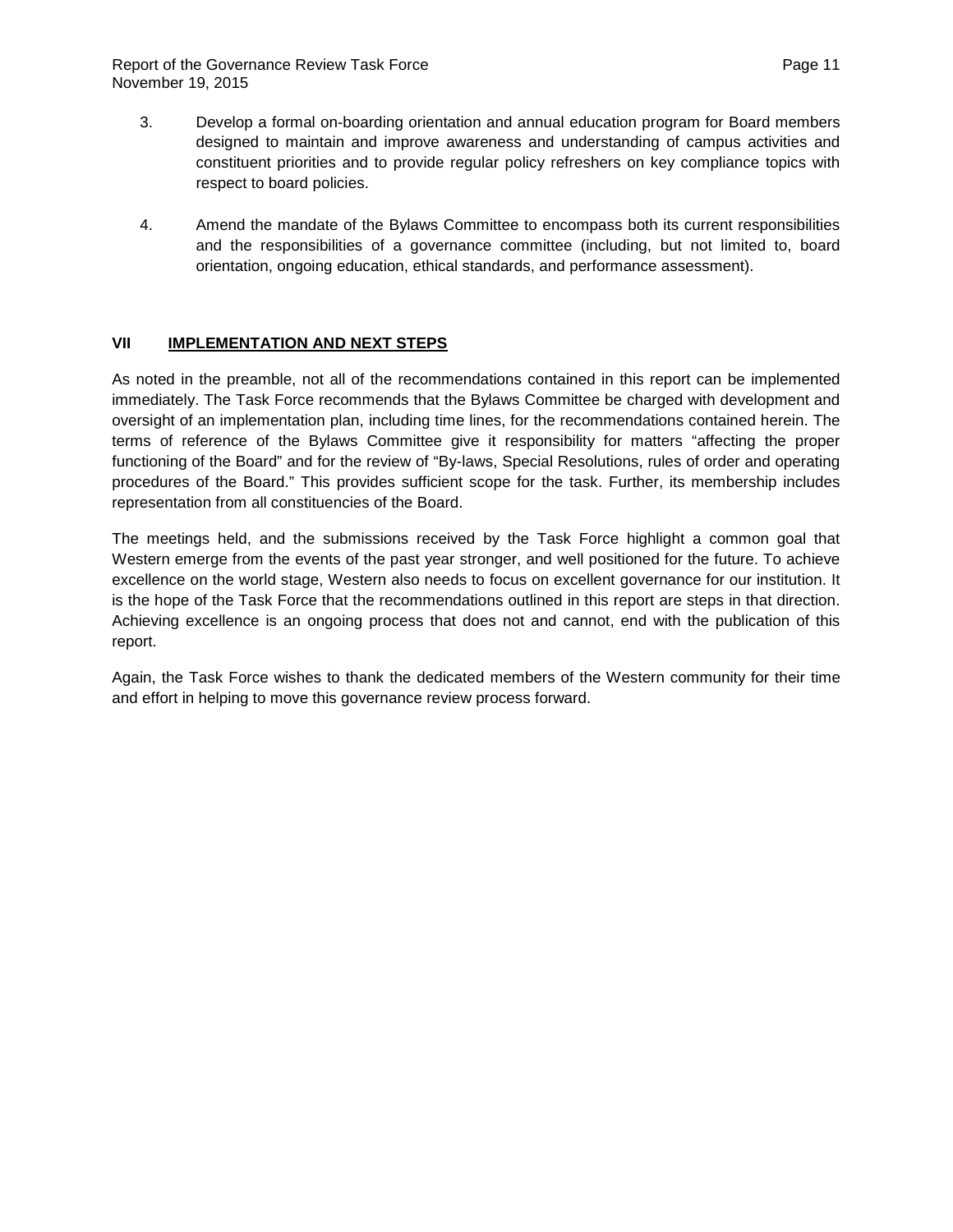| Matthew Wilson, Chair | Brian Timney, Vice-Chair |
|-----------------------|--------------------------|
| Jeremy Adams          | Paul Jenkins             |
| Jonathan English      | <b>Rick Konrad</b>       |
| Susan Grindrod        | <b>Michael Lerner</b>    |
| Hanny Hassan          | <b>Brendan Power</b>     |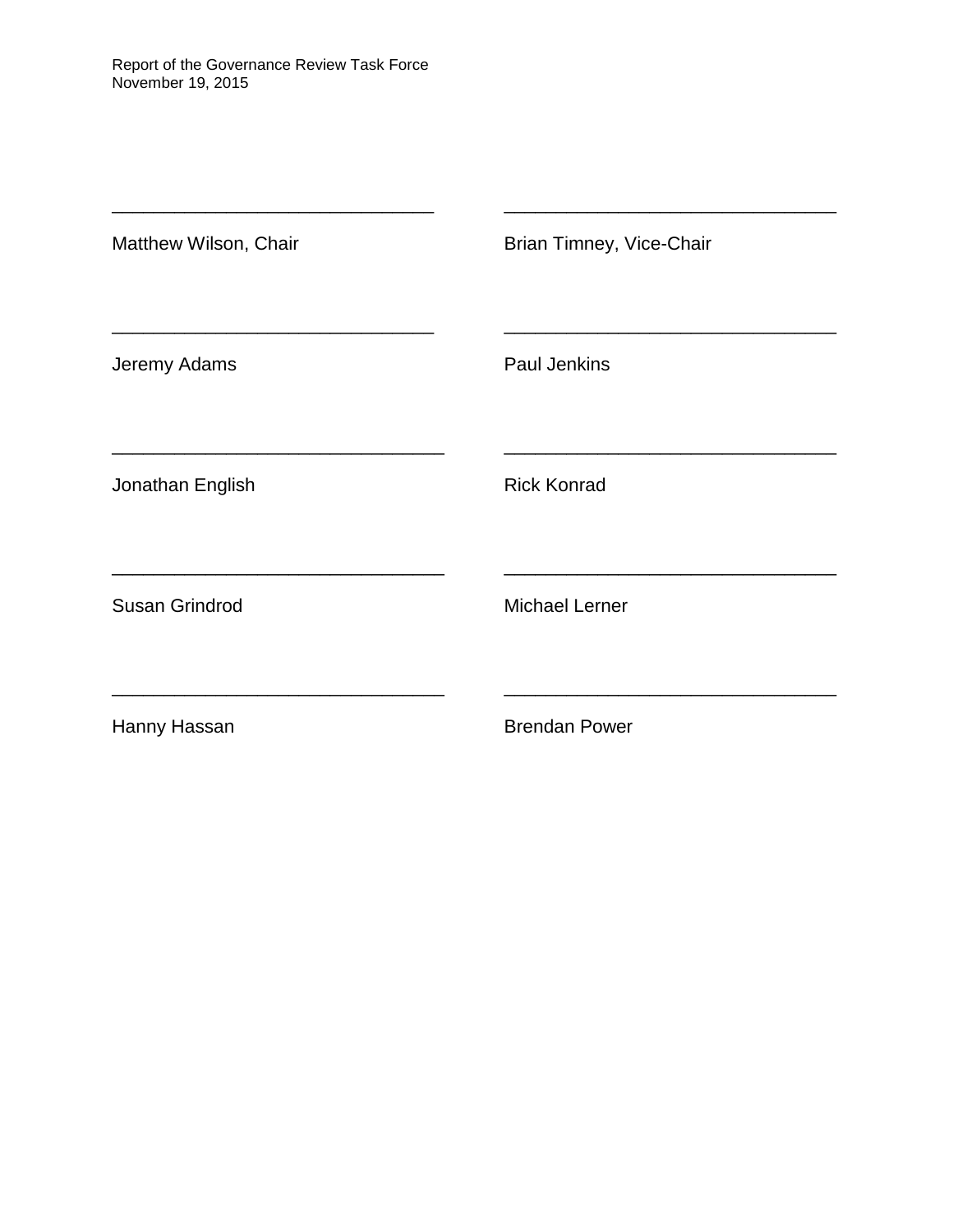## **Board of Governors Task Force on Governance 2015**

### *1. Members*

The Task Force was struck by the Board of Governors in June 2015 in response to the issue of the president's compensation and to the non-confidence votes held by the Senate in April 2015. The following were elected to the Task Force by the Board:

Jeremy Adams, Alumni Jonathan English, Student Susan Grindrod, Staff Hanny Hassan, Alumni Paul Jenkins, Alumni Richard Konrad, Board-Elected Michael Lerner, City Appointee Brendan Power, Student Brian Timney, Faculty Matthew Wilson, City Appointee

Matthew Wilson and Brian Timney were elected chair and vice-chair, respectively, by the Task Force.

#### *2. Terms of Reference*

Using universal board governance principles as its template, the task force will review and assess the Board's governance processes and procedures, and make recommendations as required to ensure that Western is at the forefront of university governance.

To carry out this mandate, the Task Force has determined that it will focus its attention on three key areas:

- 1) Relationships and communications with the larger community
	- a) What is our relationship with the Senate?
		- What structural connections are in place? Are they effective? Are they being properly used?
	- b) What is our relationship with the wider university community?
		- How can the Board engage more directly with the university community?
		- What opportunities are available for the Board, and for Governors, to learn more about day-to-day campus operations?
	- c) What is our relationship with the wider external community?
		- How can the Board engage more directly with the wider external community?
		- To what extent is Board engagement appropriate?
		- How can the wider external community bring issues and concerns to the attention of the Board?
	- d) What communications measures are in place to support the above?
- 2) Structure of the Board / Delegation of Authority
	- a) Do we have any structural gaps in our Board structure? Are our processes being properly implemented?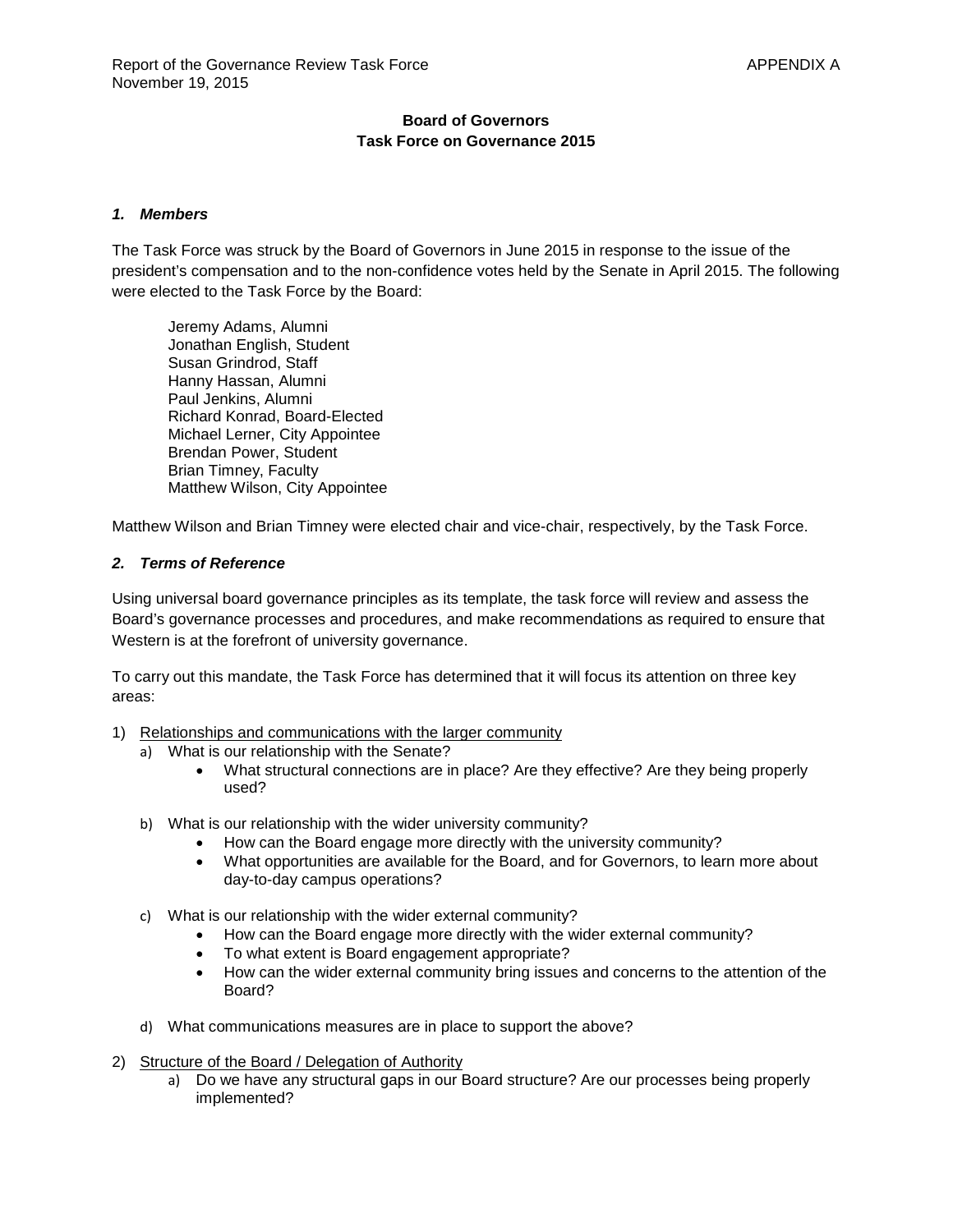- b) Are the terms of reference of our committees appropriate?
	- What is the role of the Senior Operations Committee?
	- Are we properly delegating responsibilities to committees, to the appropriate committee, or to administration?
	- Does our committee structure follow U15/Ontario-wide best practices for governance structures?
- c) How are external, Board-elected members selected?
	- How do we ensure we have diversity of membership appropriate for our Board?
- d) Do Board meetings meet the needs of the University, and Governors?
	- Are Board and committee agendas appropriately structured?
	- How do we ensure that members are confident in the delegations that have been made, ensuring enough information is being presented without being overwhelmed with information?
	- Is information presented to members at an appropriate time in the decision process?
- e) What are the roles and responsibilities of the Board Chair and of Committee Chairs?
- 3) Role of the Board and of Board Members
	- a) Are the statements approved by the Board in 1997 with respect to the [role of the Board](http://www.uwo.ca/univsec/board/role/index.html) and Board [member responsibilities](http://www.uwo.ca/univsec/board/board_members/index.html) still relevant? Should they be reviewed?
	- b) Is our current orientation / on-boarding process sufficient? If not, how should the process be revised to make it more effective?
	- c) Are there issues of Board culture? If so, what are they and how can they be addressed?